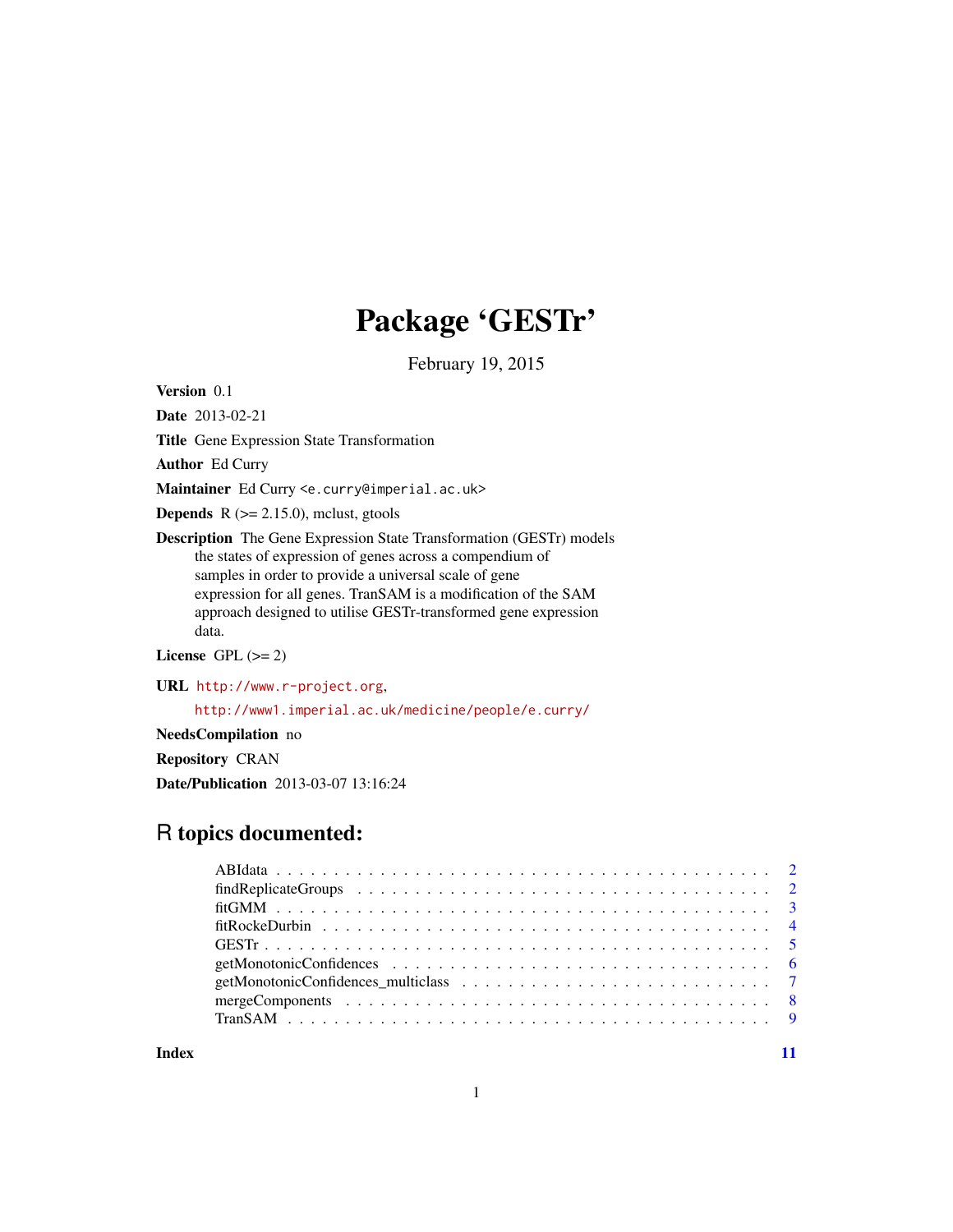<span id="page-1-0"></span>

93 ABI Human Genome Survey Microarray v2 samples, from a survey of gene expression in 31 different tissues

#### Usage

data(GESTr)

#### Format

Numeric matrix containing log2 normalised expression data for first 1000 genes across 93 samples.

#### Source

http://www.ncbi.nlm.nih.gov/geo/query/acc.cgi?acc=GSE7905

findReplicateGroups *Find Groups of Replicate Samples Within Dataset*

#### **Description**

Function to find groups of entities within a distance matrix that are similar to some statistical threshold

#### Usage

findReplicateGroups(distMatrix,theta=0.05)

#### Arguments

| distMatrix | A numeric matrix containing pair-wise distances between each sample of the<br>datset.                                                                                                                      |
|------------|------------------------------------------------------------------------------------------------------------------------------------------------------------------------------------------------------------|
| theta      | A numeric value specifying the quantile of the Normal distribution (approxi-<br>mating the distribution of pairwise distances) to be used to call samples suitable<br>similar to be considered replicates. |

#### Details

Approximates all pair-wise distances with a Normal distribution, then find each group of samples for which all distances are less than the specified quantile of the approximated distribution.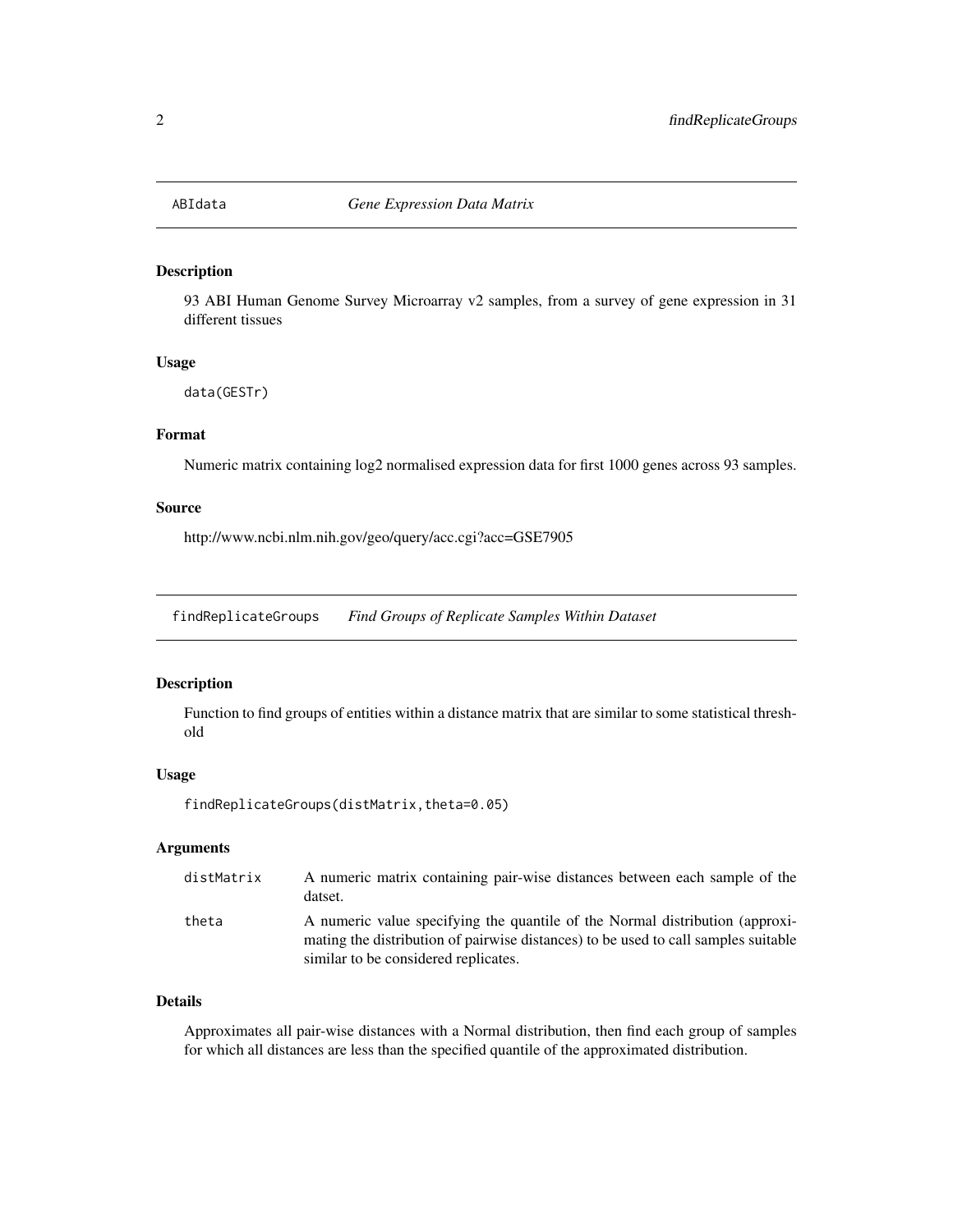#### <span id="page-2-0"></span>fitGMM 3

#### Value

List with a separate element for each replicate group: the individual groups are represented by a vector of corresponding sample indices.

#### Author(s)

Ed Curry <e.curry@imperial.ac.uk>

#### Examples

### internal function ###

fitGMM *Fitting Gaussian Mixture Models*

#### Description

Fit Gaussian Mixture Model to a vector of gene expression data values.

#### Usage

fitGMM(exprVals,RDparameters,rejectNull=0.05)

#### Arguments

| exprVals     | A numeric vector of expression values for one gene                                                                                                    |
|--------------|-------------------------------------------------------------------------------------------------------------------------------------------------------|
| RDparameters | A list of Rocke-Durbin error model parameters, generated by the fit RockeDurbin<br>function                                                           |
| rejectNull   | Numeric value specifying significance level for rejecting null hypothesis that the<br>expression values arise from a single value and expected errors |

#### Details

Uses Mclust to fit a Gaussian Mixture Model (with an unspecified number of components) to a vector of expression values for one gene across a dataset. Required to create models used by GESTr.

#### Value

An object of class Mclust

#### Author(s)

Ed Curry <e.curry@imperial.ac.uk>

#### Examples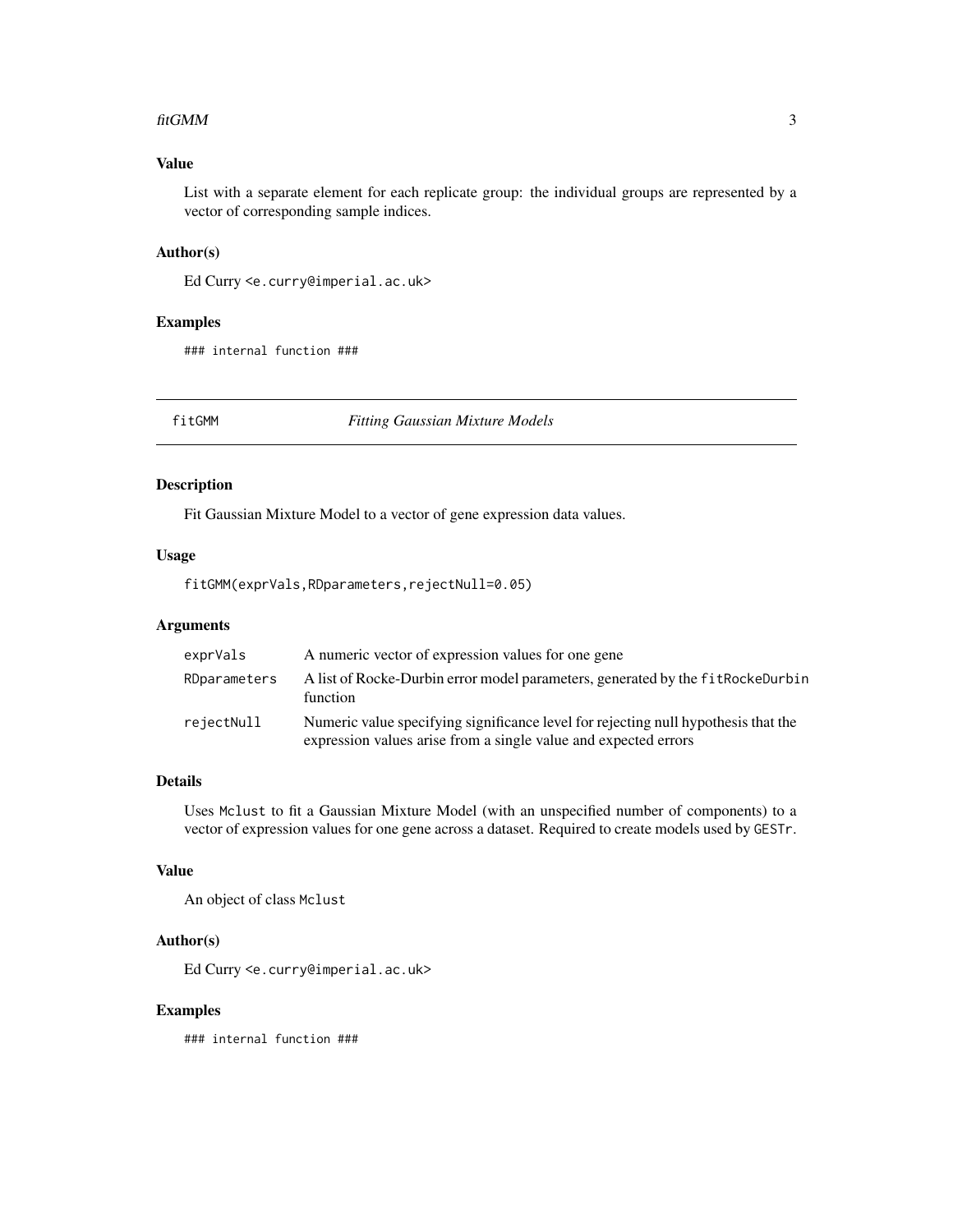<span id="page-3-0"></span>

Estimates Rocke-Durbin error model parameters for a gene expression dataset.

#### Usage

fitRockeDurbin(x,theta)

#### Arguments

| X     | Numeric data input array to be transformed into universal gene expression 'state'<br>scale. Probes/genes should be in rows, samples/conditions in columns. |
|-------|------------------------------------------------------------------------------------------------------------------------------------------------------------|
| theta | Numeric value specifying Normal distribution quantile for identifying groups<br>samples similar enough to be treated as replicates                         |

#### Details

Estimates error model parameters for Rocke-Durbin model of microarray measurement errors. The model comprises three parameters to be estimated: the background measurement level, an intensity-dependent error term and an intensity-independent error term. This function finds groups of suitably-similar samples from the dataset to be treated as replicates, and estimates model parameters from constitutively-low and constitutively-high measurements.

#### Value

A list with 3 named components:

| alpha      | background measurement                             |
|------------|----------------------------------------------------|
| sd_epsilon | standard deviation of intensity-dependent errors   |
| sd_eta     | standard deviation of intensity-independent errors |

#### Author(s)

Ed Curry <e.curry@imperial.ac.uk>

#### Examples

```
## Not run: data(GESTr)
## Not run: RDparameters <- fitRockeDurbin(ABIdata,theta=0.05)
```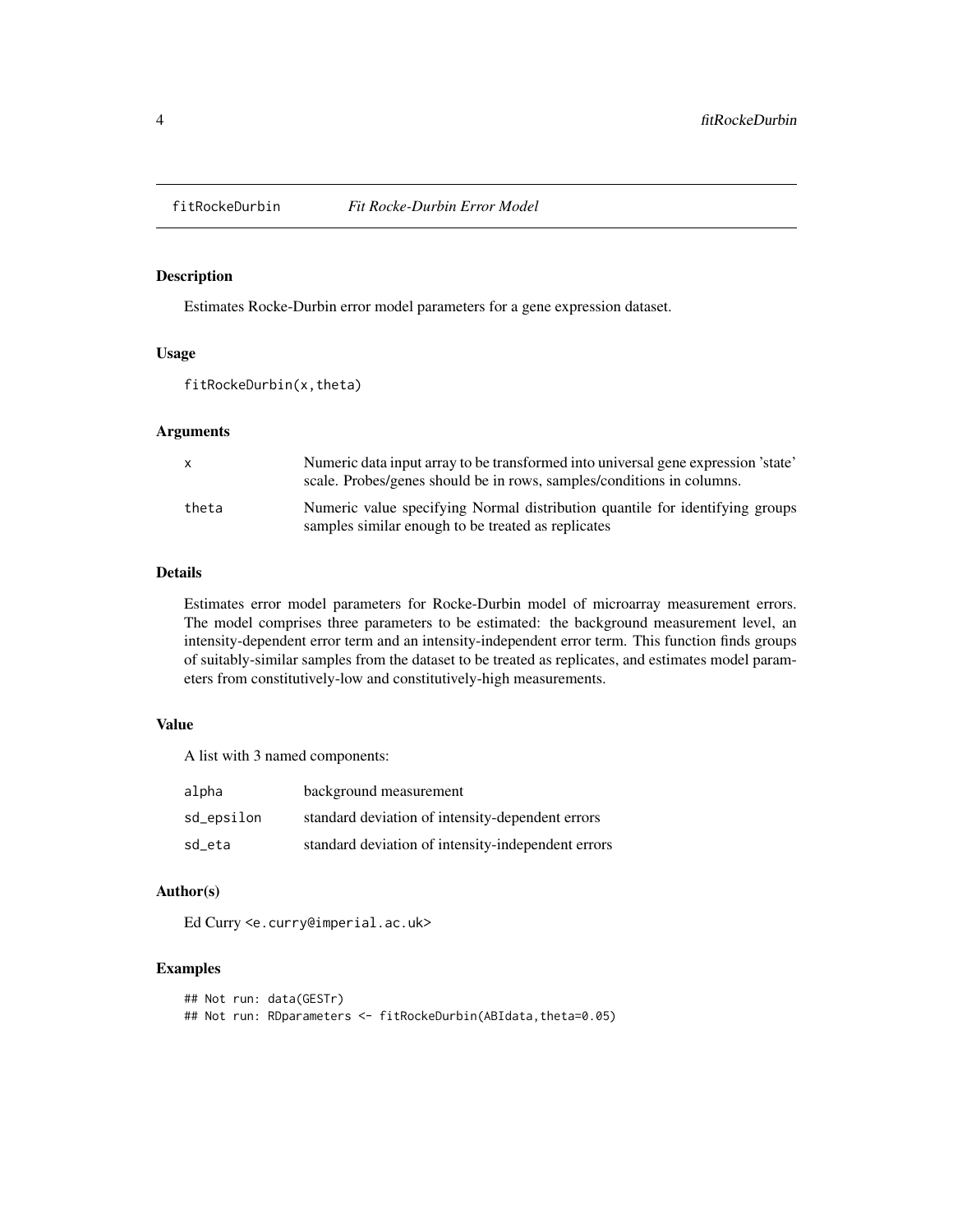<span id="page-4-0"></span>

Implements the Gene Expression State Transformation (GESTr), a means of modelling the states of expression of genes across a compendium of samples in order to provide a universal scale of gene expression for all genes.

#### Usage

GESTr(x,dist.theta=0.05,merge.overlap=0.1,verbose=FALSE)

#### Arguments

| $\mathsf{x}$  | Numeric data input array to be transformed into universal gene expression 'state'<br>scale. Probes/genes should be in rows, samples/conditions in columns.               |
|---------------|--------------------------------------------------------------------------------------------------------------------------------------------------------------------------|
| dist.theta    | Numeric value indicating normal distribution quantile to be used for calling<br>replicate group similarity, used in estimating Rocke-Durbin error model param-<br>eters. |
| merge.overlap | Numeric value indicating minimum proportion of overlapping support of GMM<br>components to be merged together                                                            |
| verbose       | Boolean indicating whether to provide progress reports during procedure.                                                                                                 |

#### Details

Implementation of the Gene Expression State Transformation. The Gene Expression State Transformation (GESTr) is a process by which structural components are identified within the distributions of measurements for each gene across a data compendium, and are then used to transform the expression level measurements into a standardised scale. Any value in this scale has the same biological interpretation, regardless of the gene, and reflects the state of expression in the sample as defined by the levels observed across the compendium. Each gene's expression level distribution across the compendium is modelled using a Gaussian Mixture Model (GMM), without specifying the number of components a priori. Components with substantially overlapping support are merged, so that the final model components reflect distinct states of expression. A classifier is constructed to compute probabilities that any observed measurement arose from each underlying expression state, and finally probabilities of expression-state membership are combined into a linear scale representing the probability of a highly-active transcriptional state of the gene.

#### Value

Transformed representation of x, such that all values lie in range  $(0,1)$  and represent the probability of a highly-active transcriptional state of the gene relative to its distribution across the whole dataset.

#### Author(s)

Ed Curry <e.curry@imperial.ac.uk>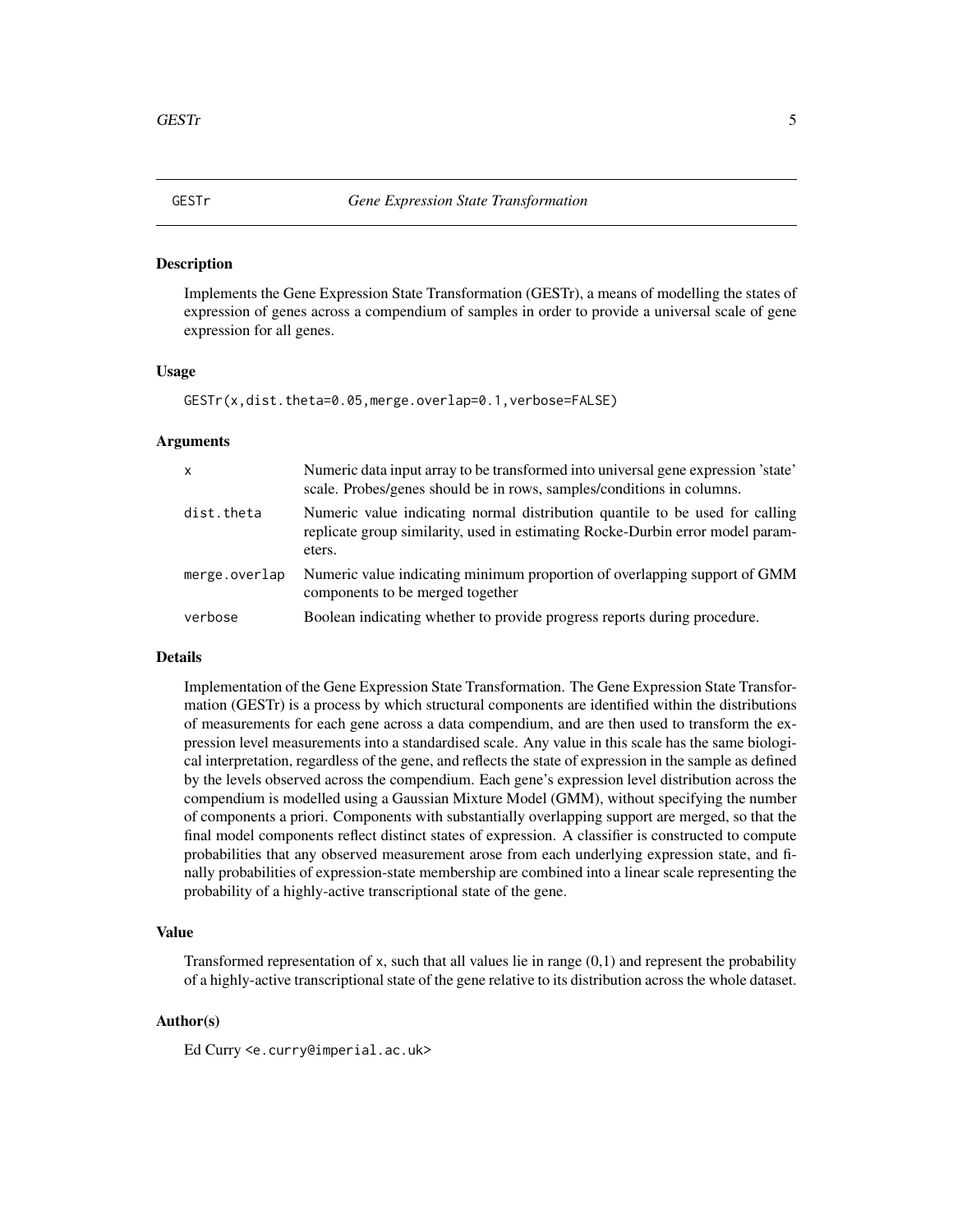#### Examples

```
## Not run: data(GESTr)
## Not run: transformed.x <- GESTr(ABIdata)
```
getMonotonicConfidences

*Ensure monotonicity of two-class gene expression state confidence assignments*

#### Description

Ensures monotonicity of a gene's expression state confidence assignments, in terms of the underlying gene expression values.

#### Usage

```
getMonotonicConfidences(ClassScoreList)
```
#### Arguments

ClassScoreList List with 2 elements, each a numeric vector of probabilities of state membership. One (vector) element for low-expression state and one for high-expression state.

#### Details

Processes two vectors of class membership scores, returning values corrected so as to ensure monotonicity.

#### Value

List with 2 elements, each a numeric vector of probabilities of state membership. One (vector) element for low-expression state and one for high-expression state.

#### Author(s)

Ed Curry <e.curry@imperial.ac.uk>

#### Examples

<span id="page-5-0"></span>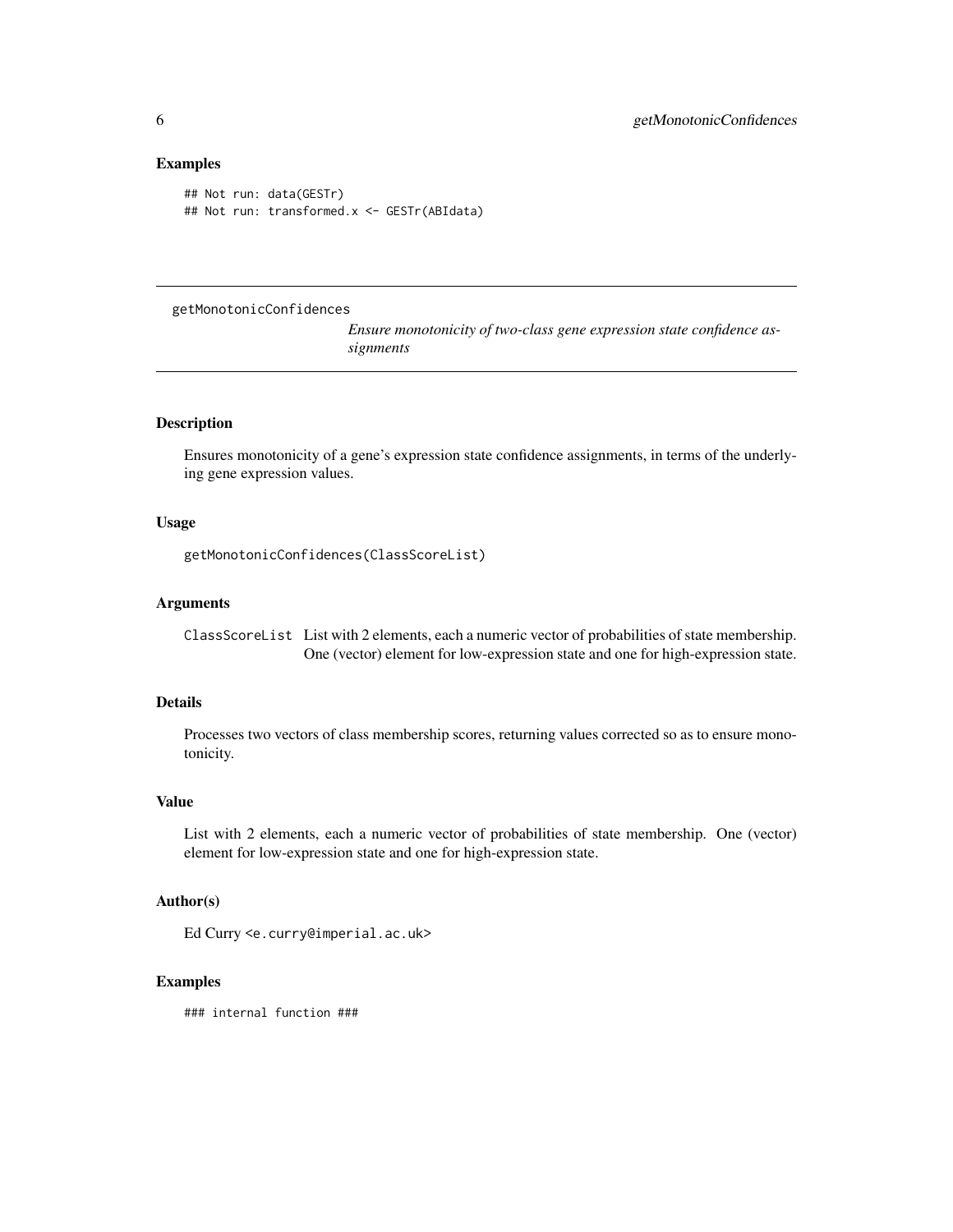*Ensure monotonicity of multi-class gene expression state confidence assignments*

#### <span id="page-6-0"></span>Description

Ensures monotonicity of a gene's expression state confidence assignments, in terms of the underlying gene expression values.

#### Usage

```
getMonotonicConfidences_multiclass(ClassScoreList,exprs,verbose=FALSE)
```
#### Arguments

|         | ClassScoreList List where each element is a numeric vector of probabilities of state member-<br>ship. One (vector) element per state in the model. |
|---------|----------------------------------------------------------------------------------------------------------------------------------------------------|
| exprs   | A numeric vector of expression values for one gene                                                                                                 |
| verbose | Logical value specifying whether to print output when correction required.                                                                         |

#### Details

Processes two vectors of class membership scores, returning values corrected so as to ensure monotonicity.

#### Value

List with 2 elements, each a numeric vector of probabilities of state membership. One (vector) element for low-expression state and one for high-expression state.

#### Author(s)

Ed Curry <e.curry@imperial.ac.uk>

#### Examples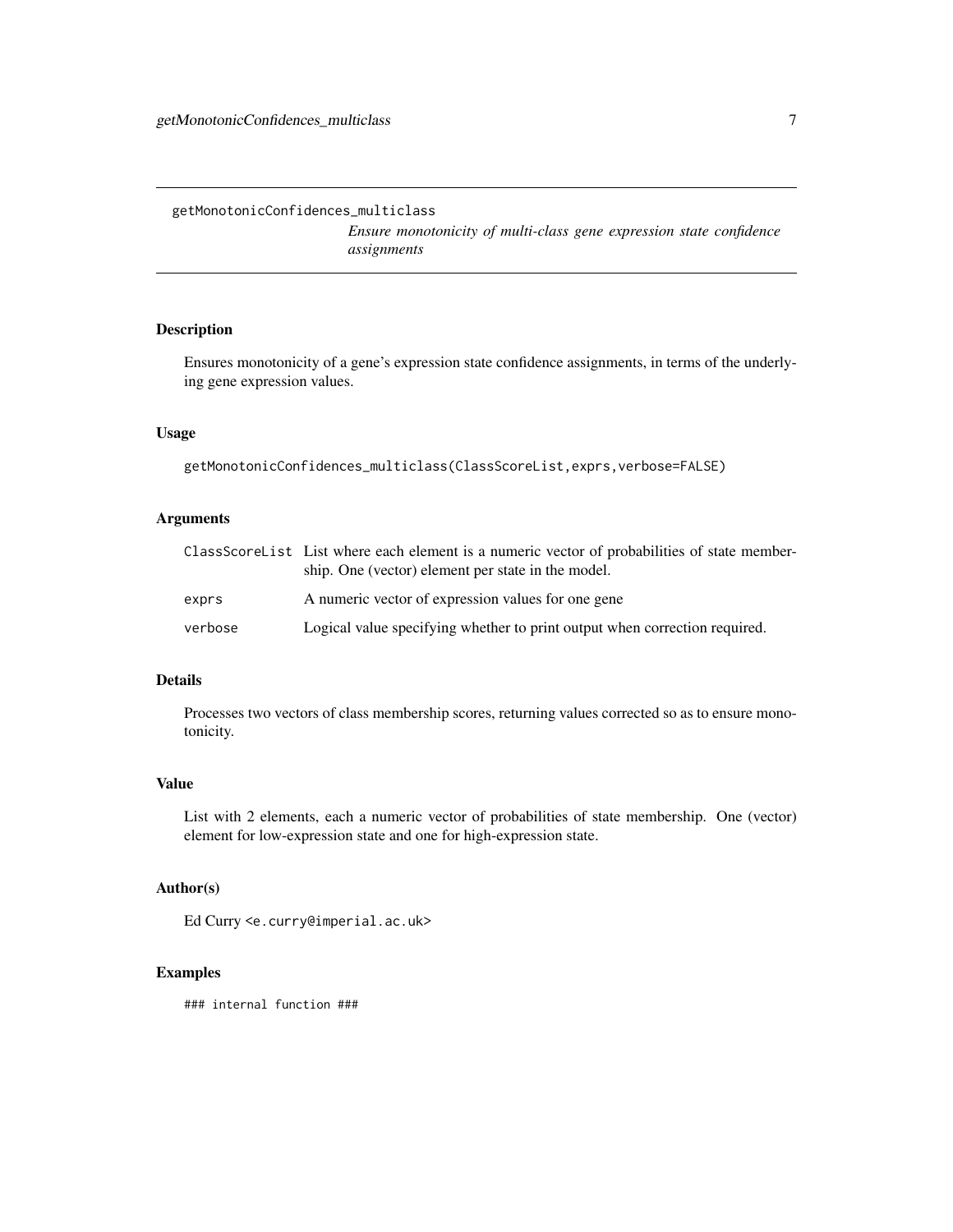<span id="page-7-0"></span>

Function to merge GMM components with predominantly overlapping support

#### Usage

mergeComponents(model,overlap)

#### Arguments

| model   | An object of class McLust, produced by the function fitGMM                                                                                                     |
|---------|----------------------------------------------------------------------------------------------------------------------------------------------------------------|
| overlap | A numeric value specifying the classification score threshold: minimum value<br>of model \$2 for a value to be considered as supported by a given mixture com- |
|         | ponent.                                                                                                                                                        |

#### Details

Identifies GMM components with sufficiently overlapping support, if for those components the average E-M classification score across all points with a maximum score corresponding to any of those components is greater than the specified threshold.

#### Value

List where each element is a vector of indices specifying components from input model to merge together in gene expression state estimation.

#### Author(s)

Ed Curry <e.curry@imperial.ac.uk>

#### Examples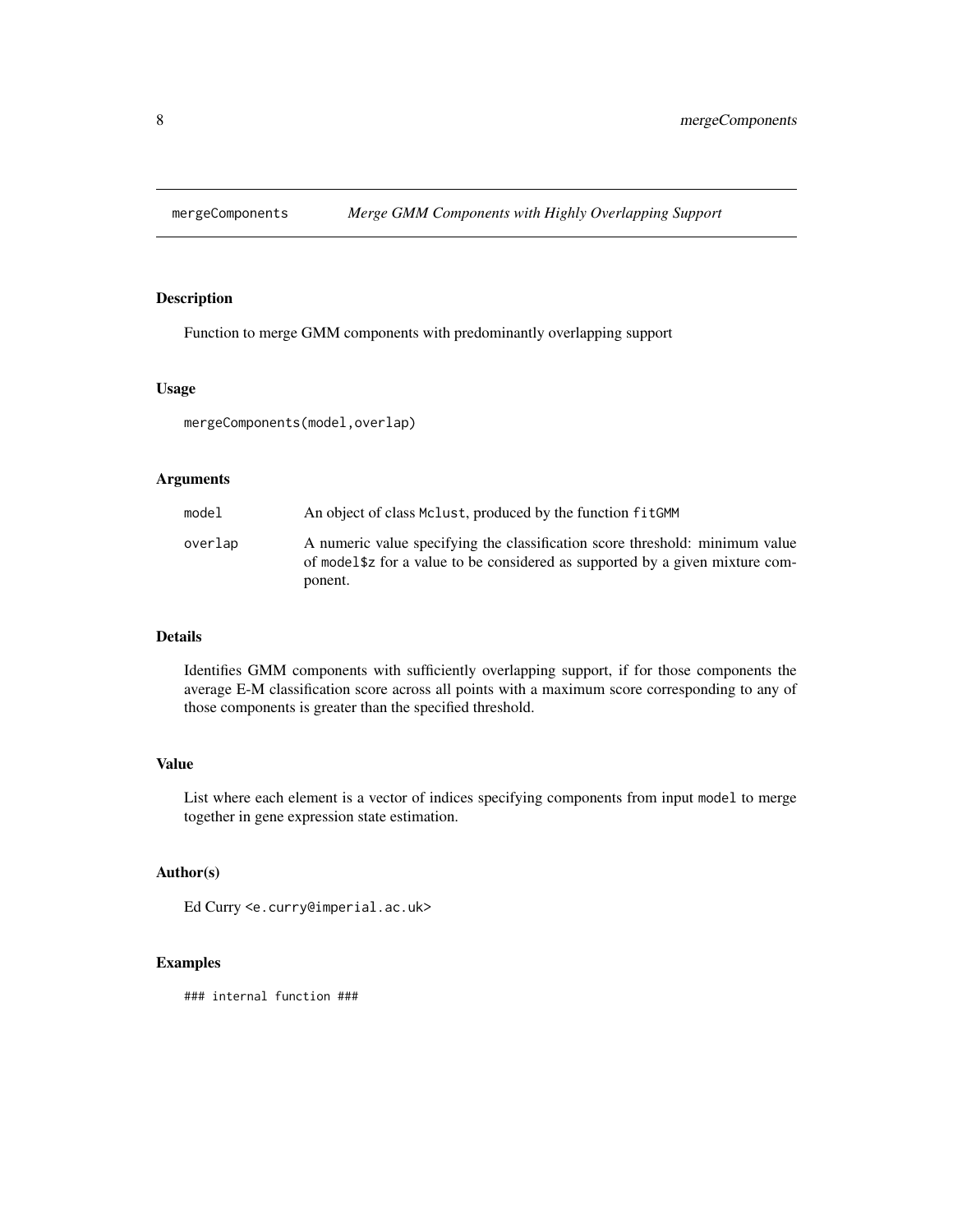<span id="page-8-0"></span>TranSAM *Gene Expression State Transformed Significance Analysis of Microarrays*

#### Description

Implements TranSAM, a method to use the GESTr-transformed representation of gene expression data to identify genes with \_biologically\_ significant variation: that is, statistically significant differential expression across biologically distinct states of expression observed in the compendium used for reference (calculating the GESTr models).

#### Usage

TranSAM(x,samples1,samples2,minChange=0.2,var\_filter=0.01,maxFDR=1,changeStep=0.1,scoreFun="magChan

#### Arguments

| $\mathsf{x}$ | Numeric data array of transformed gene expression 'state' values. Output from<br>GESTr function. Probes/genes should be in rows, samples/conditions in columns.                                                                                                                                                      |
|--------------|----------------------------------------------------------------------------------------------------------------------------------------------------------------------------------------------------------------------------------------------------------------------------------------------------------------------|
| samples1     | Numeric vector of indices for first group of samples                                                                                                                                                                                                                                                                 |
| samples2     | Numeric vector of indices for second group of samples                                                                                                                                                                                                                                                                |
| minChange    | Numeric value specifying minimum value of the observed difference between<br>the groups, compared to the expected difference as estimated from the balanced<br>permutations                                                                                                                                          |
| var_filter   | Numeric value specifying a minimum standard deviation in gene expression<br>state values for a gene to be included in the analysis                                                                                                                                                                                   |
| maxFDR       | Numeric value specifying maximum allowed group-wise False Discovery Rate,<br>the function will iterate over successively greater minimum observed differences<br>until estimated FDR is below maxFDR                                                                                                                 |
| changeStep   | Numeric value specifying step-wise increase of minChange filter at each itera-<br>tion                                                                                                                                                                                                                               |
| scoreFun     | Character specifying method of scoring. "dstat" uses a regularized t-statistic,<br>making it an analogue of the Significance Analysis of Microarrays (SAM) ap-<br>proach. Any other value uses the absolute difference between the median ex-<br>pression state value of the gene in question across the two groups. |

#### Details

The TranSAM algorithm constructs balanced permutations of the input data and uses these to estimate the false-discovery rates of identifying genes as belonging to different expression states in the two specified sample groups. The balanced permutations are constructed so that an equal number of samples from each specified group are in each partition, and thus can be used to approximate a distribution of expected variation in gene expression state across the groups if the specified grouping were to have no biological relevance (in terms of gene expression profiles).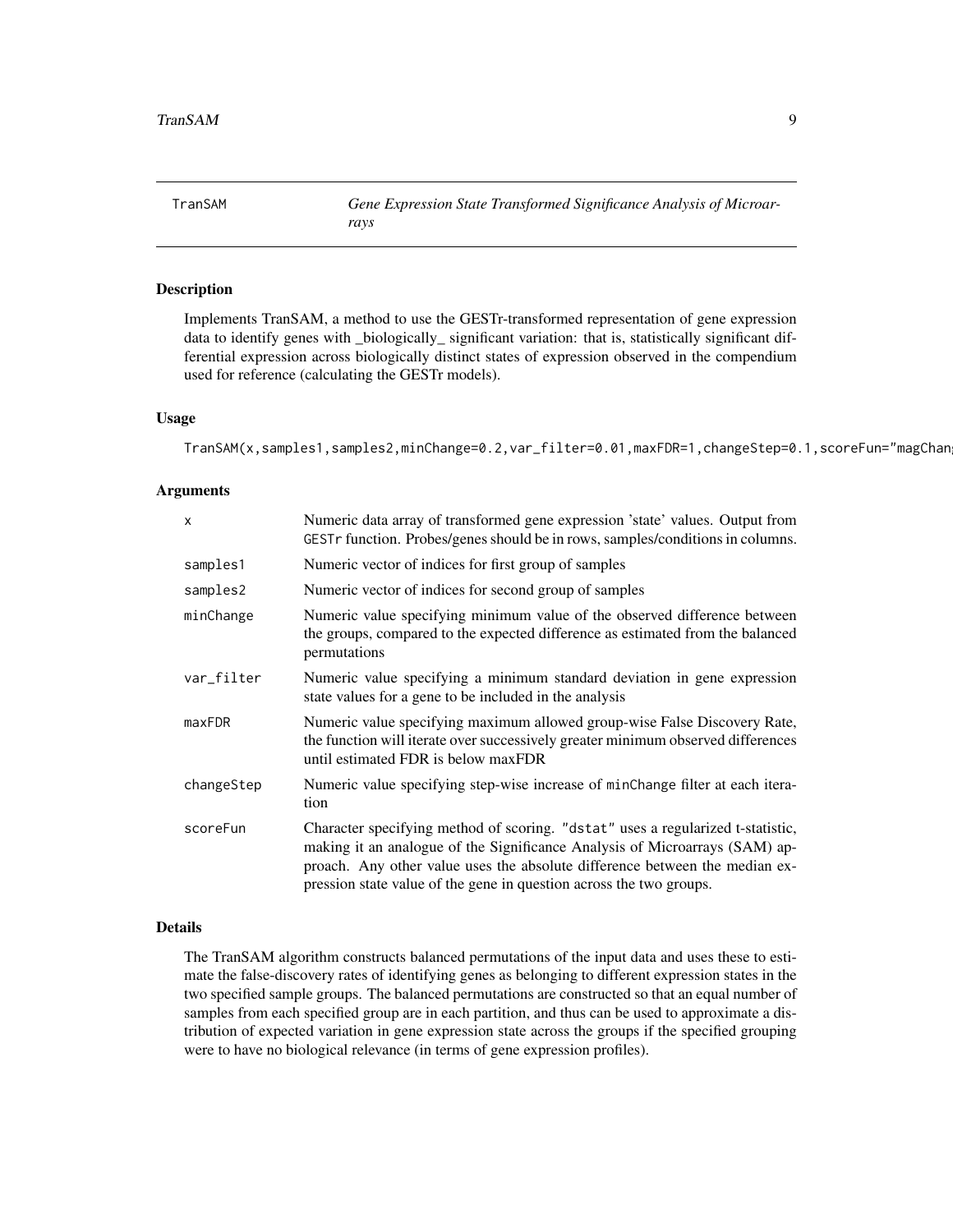#### Value

A Data Frame with columns:\

| genes        | The rownames of input x corresponding to the genes with significant differential<br>expression between the specified group                                      |
|--------------|-----------------------------------------------------------------------------------------------------------------------------------------------------------------|
|              | obs.exp.ratios The calculated scoring statistic for differential expression (in terms of observed<br>value compared to expected)                                |
| change       | The difference in median gene expression state values for the gene across the<br>two groups                                                                     |
| FDR.estimate | Estimated Family-Wise Error Rate (FWER) across all genes at least as differen-<br>tially expressed as the selected gene. This is analogous to FDRor the q-value |

#### Author(s)

Ed Curry <e.curry@imperial.ac.uk>

#### Examples

```
## load data and run GESTr on a subset of this to create transformed data
data(GESTr)
selected.columns <- sort(c(sample(1:ncol(ABIdata),30),which(colnames(ABIdata) %in% c("GSM194513","GSM194514","GSM194515","GSM194516","GSM194517","GSM194518"))))
transformed.x <- GESTr(ABIdata[1:20,selected.columns])
```

```
## choose samples for analysis
thy.adult <- which(colnames(transformed.x) %in% c("GSM194513","GSM194514","GSM194515"))
thy.fetal <- which(colnames(transformed.x) %in% c("GSM194516","GSM194517","GSM194518"))
```

```
## run TranSAM on selected samples
ts.out <- TranSAM(transformed.x[,c(thy.adult,thy.fetal)],samples1=1:3,samples2=4:6)
```